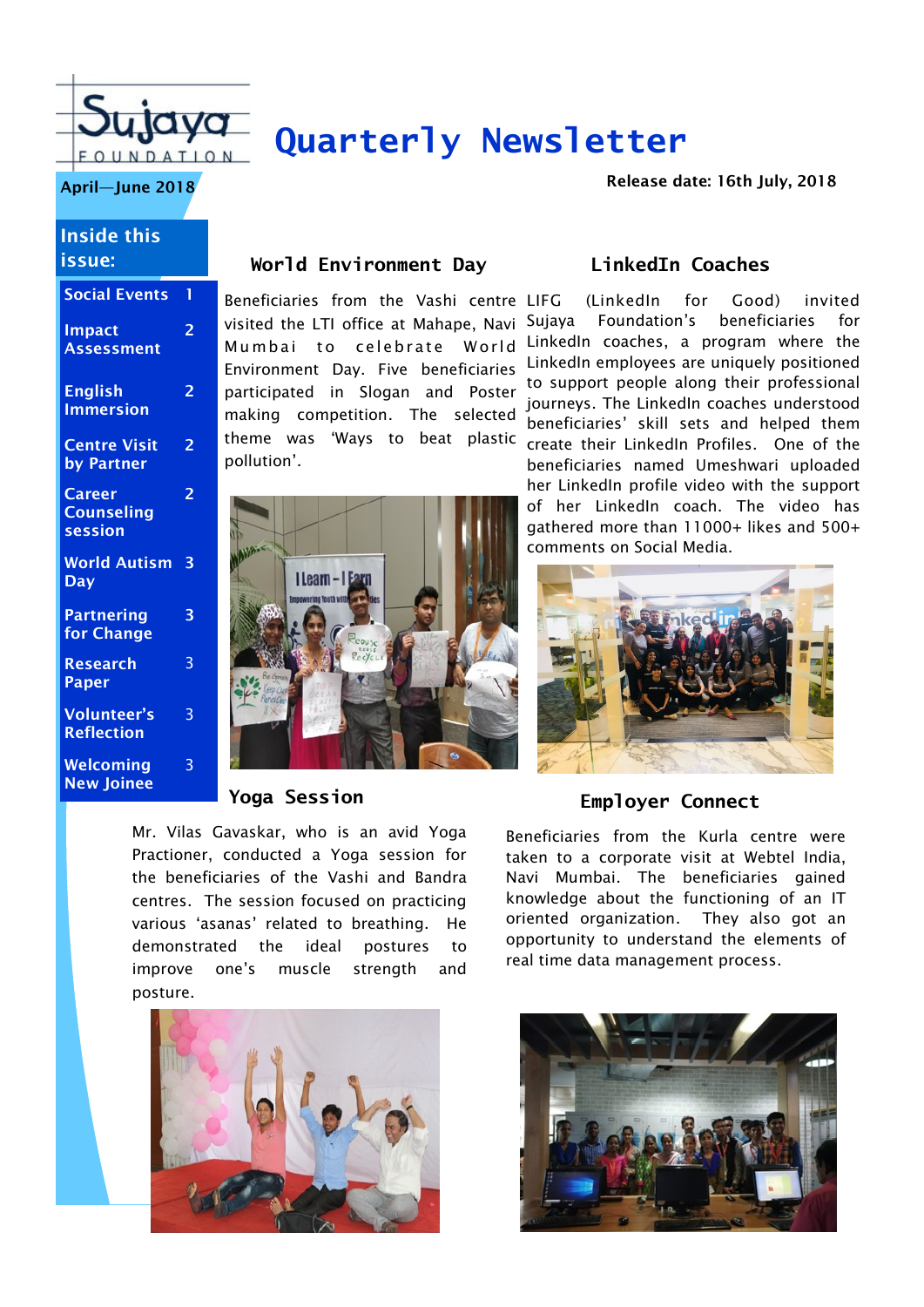## **Quarterly Newsletter**





#### **The ELP Impact Assessment**

National CSR Hub at Tata Institute of Social Science (TISS) conducted an Impact Evaluation Study for Sujaya Foundation's Skill Program for differently abled youth- The ELP (The Experiential Learning Program). The study aimed at understanding and assessing the key impact areas of the ELP.

The primary findings revealed that The ELP is a commendable model for government agencies and corporate organizations, who want to implement skill development for Persons with Disabilities.

#### **English Immersion**

Two full time batches of the English Immersion Program were conducted successfully at the Bandra centre. This time, the immersion beneficiaries got a glimpse and feel of a corporate set up. The orientation and the finale took place at corporate organizations like National Stock Exchange, Julius Baer and DSP Blackrock Mumbai. Volunteers from the corporates appreciated the transition of the beneficiaries in terms of their confidence and English speaking skills.



Mr. K Ishinabe, one of the Directors from Orix Auto Infrastructure Limited, visited the Panvel centre. He interacted with the students and the staff to understand the English and Basic Computer training program provided by Sujaya Foundation.



# Panvel Centre Visit **Career Counseling Session**

A Career Counselling session was conducted by Mr. Vishal Thakker of Deutsche Bank Chembur Centre beneficiaries. He discussed about the career options and career growth in the ITeS sector. Vishal gave relevant examples of entry level jobs to ensure that the beneficiaries have a better understanding.